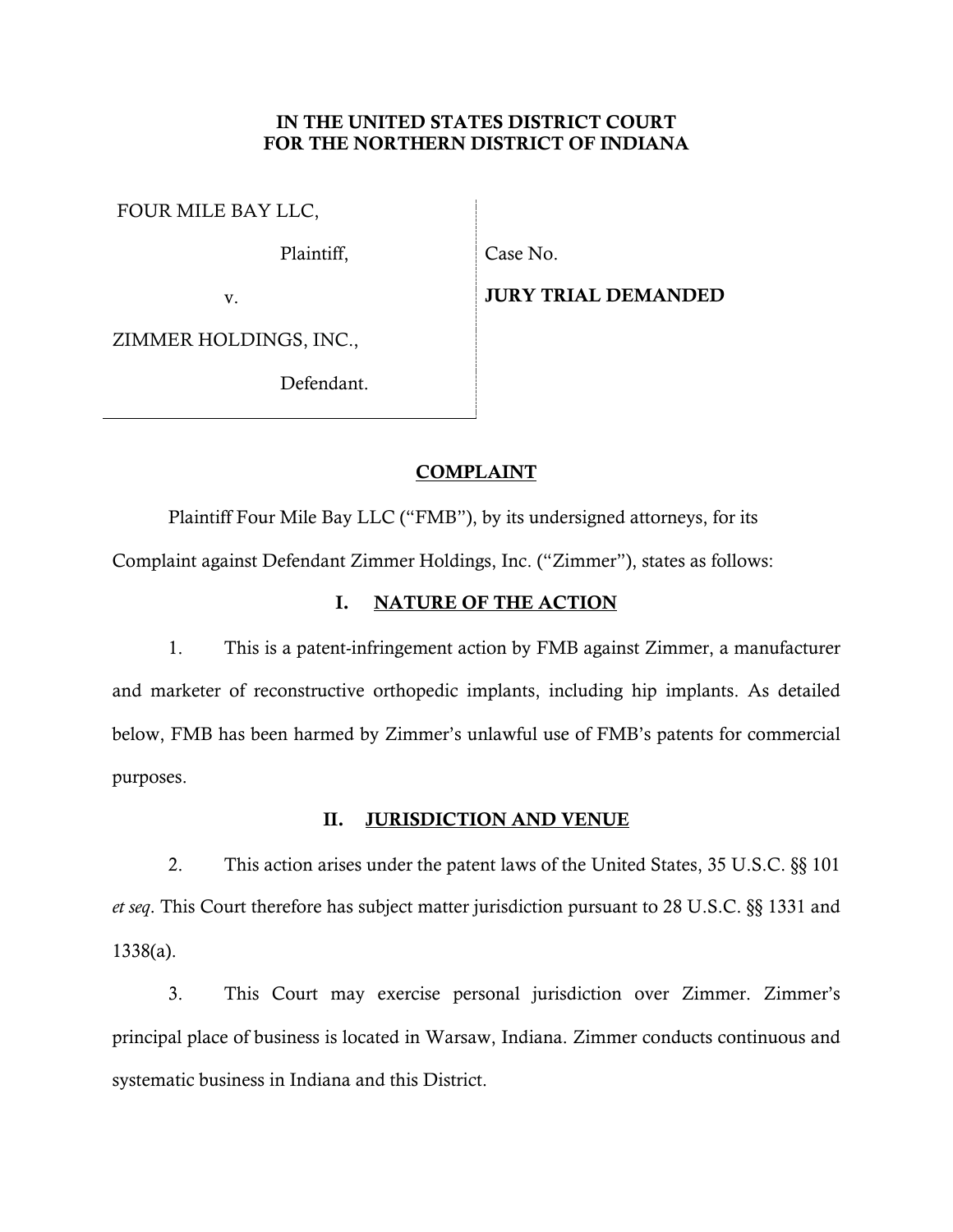4. Venue is proper under 28 U.S.C. §§ 1391(b)(1) and 1400(b).

### III. PARTIES

### *Plaintiff*

5. FMB is a limited liability company organized under the laws of Nevada. FMB's principal place of business is located in Wadsworth, Ohio.

### *Defendant*

6. Zimmer is a corporation organized under the laws of Delaware, with its principal place of business located in Warsaw, Indiana. Zimmer designs, develops, manufactures, and markets, among other things, hip implants.

#### IV. CLAIMS OF PATENT INFRINGEMENT

7. FMB owns United States Patent No. 8,821,582 (the "'582 patent") attached hereto as Exhibit A.

8. On September 2, 2014, the '582 patent issued for an invention in a method of machining, fabricating, and attaching components of a hip implant with porous body. FMB owned the '582 patent throughout the period of Zimmer's infringing acts and still owns the '582 patent.

9. Zimmer has infringed and is still infringing the '582 patent by making, selling, and using hip implants—such as the Trabecular Metal Primary Hip Prosthesis—that embody the patented invention.

10. FMB owns United States Patent No. 8,506,642 (the "'642 patent") attached hereto as Exhibit B.

-2-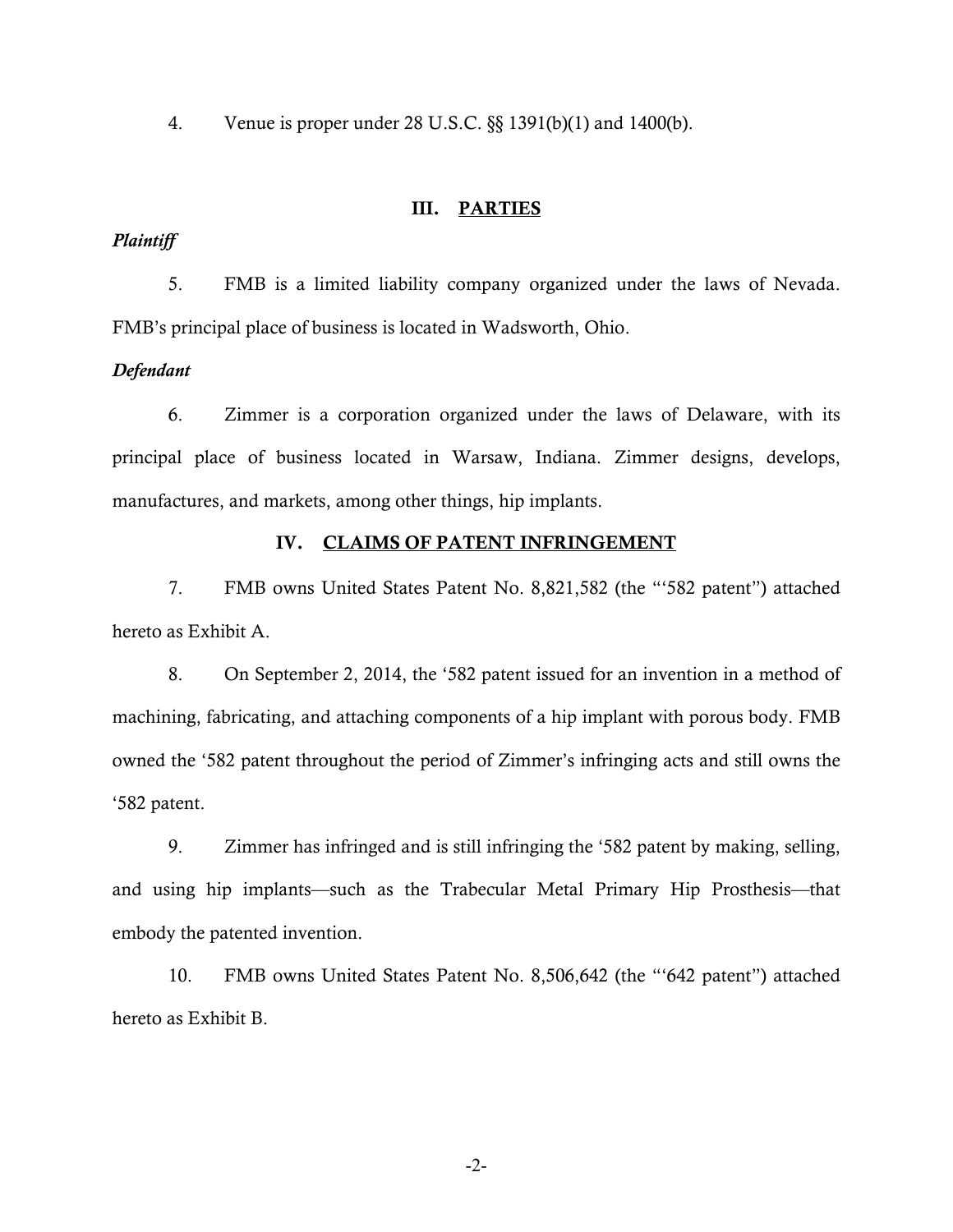11. On August 13, 2013, the '642 patent issued for an invention of a hip implant with a porous body. FMB owned the '642 patent throughout the period of Zimmer's infringing acts and still owns the '642 patent.

12. Zimmer has infringed and is still infringing the '642 patent by making, selling, and using hip implants—such as the Trabecular Metal Primary Hip Prosthesis—that embody the patented invention.

### V. JURY DEMAND

Pursuant to Federal Rule of Civil Procedure 38(b), FMB demands a trial by jury of all claims in this Complaint so triable.

### VI. REQUEST FOR RELIEF

WHEREFORE, FMB prays for the following relief against Zimmer:

(A) Judgment that Zimmer has directly infringed claims of the '582 patent and the '642 patent;

(B) For a reasonable royalty;

(C) For pre-judgment interest and post-judgment interest at the maximum rate allowed by law; and

(D) For such other and further relief as the Court may deem just and proper.